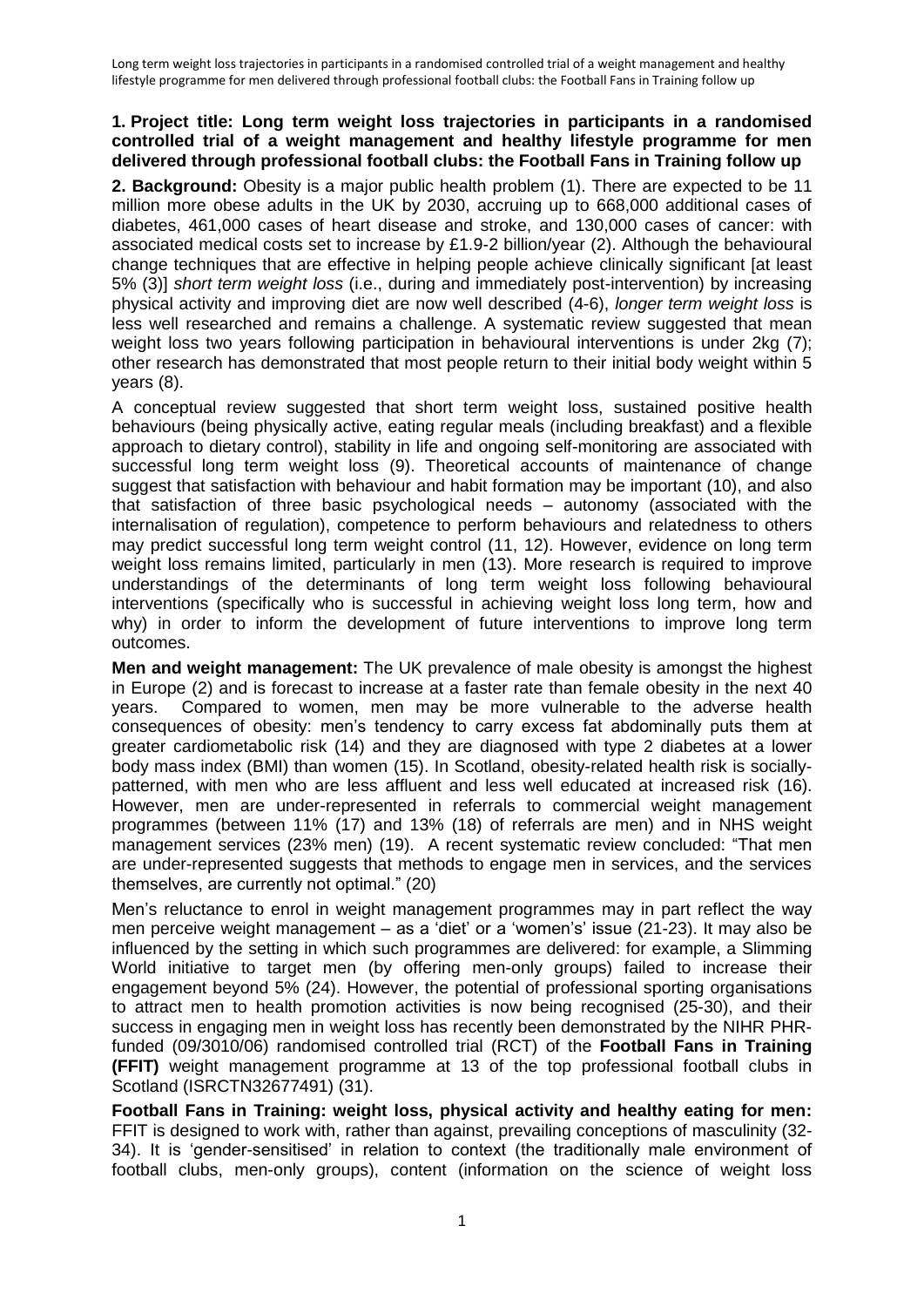presented simply ('science but not rocket science')), discussion of alcohol, 'branding' (e.g., use of club insignia on programme materials) and style of delivery (participative, peersupported learning which encourages male 'banter' to facilitate discussion of sensitive subjects). The programme is delivered free of charge by community coaching staff at professional football clubs in Scotland to groups of up to 30 overweight/obese men (participant:coach ratio 15:1) over 12, weekly sessions at club home stadia. Each week combines advice on healthy eating and/or behaviour change techniques ('classroom component') with group physical activity sessions led by the coaches. The behaviour change techniques are those known to be effective in physical activity and dietary interventions (self-monitoring, goal setting, implementation intentions, feedback on behaviour) (4), and social support (5) is also promoted. Throughout FFIT men are encouraged to make behavioural changes they can sustain long term, and to incorporate physical activity and healthy eating into their daily lives. The 12-week active phase is followed by a light-touch weight maintenance phase (six e-mail prompts from coaches until 12 months after the start of FFIT and a group reunion at the club at 9 months) (34).

Our RCT baseline measures demonstrated that FFIT successfully engaged men aged 35-65 years from across the socio-economic spectrum (35) whose excess bodyweight put them at high risk of ill-health (33). After baseline measurements, 747<sup>1</sup> men were randomised to either the intervention group (N=374) or comparison group (N=373). All men were given an information book on weight loss at enrolment. Men in the intervention group took part in FFIT immediately (in autumn 2011); men in the comparison group were asked to wait 12 months (until autumn 2012) before attending the programme (see Figure 1). We conducted follow up measurements at 12 weeks and 12 months in both groups (with 92% retention overall at 12 months). The waitlist design means that all men in our RCT (i.e., the comparison group as well as the intervention group) have now had an opportunity to take part in FFIT. Because the comparison group took part in FFIT after the end of the RCT, we did no further data collection (i.e., post-invention measurements) with them. In spring 2015, it will be 3.5 years since the intervention group started FFIT and 2.5 years since the comparison group began.



During the RCT, the coaches delivering FFIT reported the intervention group's weekly attendance at programme sessions to the research team; four out of five men attended at least six of the 12 sessions during the active phase (35). By 12 weeks (i.e., immediately post-programme), the intervention group had lost on average 5.18 kg (95% CI 4.35, 6.00, p<.0001) more than men in the comparison group, and 46.8% (154/329) had achieved a weight loss of at least 5% of their initial bodyweight. This compares to 6.9% (24/347) of men in the comparison group (35). At 12 months, many, but not all, intervention group men had

 $\overline{a}$ 

 $1$  Originally 748 men were randomised, but one man from the comparison group withdrew from the RCT and asked to have his data destroyed after the 12 week measures.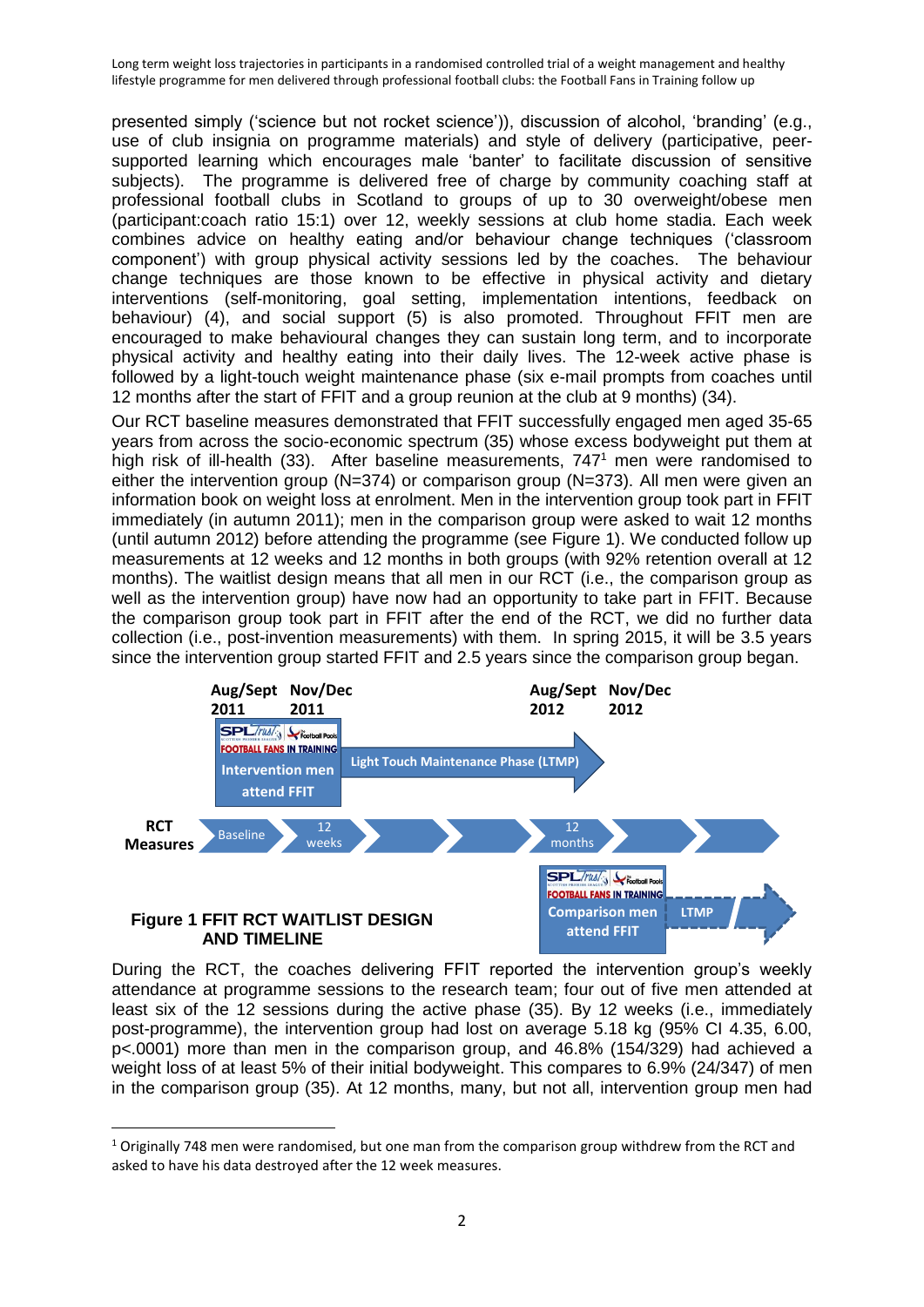succeeded in maintaining their weight loss. An objectively-measured weight reduction of at least 5% was recorded in 39.0% (130/333) of intervention group men, compared to 11.3% (40/355) of the comparison group, and the mean between-group weight loss difference was 4.94 kg (95% CI 3.95, 5.94, p<.0001) in favour of the intervention group. Significant between-group differences were also observed at 12 weeks *and* 12 months in a range of secondary outcomes, including waist circumference, percentage body fat, resting blood pressure, self-reported physical activity, dietary intake, alcohol consumption, and psychological outcomes (self-esteem, affect and physical health-related quality of life) (35).

The RCT demonstrated that FFIT was inexpensive to deliver and was cost effective, with an incremental cost of £13,387 per QALY gained (35). This was calculated over the 12 month within-trial period. For a cost-effectiveness threshold of £20,000/QALY, the probability that FFIT was cost-effective, compared to no active intervention, was 0.72. This probability rose to 0.89 for a cost-effectiveness threshold of £30,000/QALY. The longer term modelling also showed favourable results; limiting the longer term impact of the FFIT intervention to 5 years, our analysis demonstrated that FFIT has a cost-effectiveness estimated between £1,174 per QALY gained and £4,475 per QALY gained (compared with no active intervention) depending on the assumptions made about the impact on longer term costs (36).

Focus group discussions with a sub-sample (N=68) of intervention group men (with a range of experiences of weight loss to 12 months) from each of the 13 football clubs in the RCT were conducted as part of the process evaluation. Analyses of these data suggested that men had exercised autonomy in their choice of strategies to control their weight postprogramme. Some had found focusing on a healthy, balanced diet with structured, organised eating patterns helpful. Many described how they had succeeded in incorporating new physical activity and healthy eating habits into their daily routine, and how they were continuing to self-monitor their weight and/or physical activity. Most had, to some extent, developed internalised behavioural regulation. Many spoke about the importance of ongoing social support, either from their partners and children or from fellow FFIT participants (in some clubs men had continued to meet up following the 12, weekly club sessions), and some felt they had changed aspects of their identity through participation in the programme. Nevertheless, men also reported a number of barriers to ongoing weight control postprogramme; these included injury, illness and stressful life events (e.g., bereavement) (36).

The RCT findings have clearly demonstrated the effectiveness of FFIT in helping many men aged 35-65 with BMI≥28kg/m<sup>2</sup> achieve a clinically-significant weight loss in the short (immediately post-intervention) and medium term (to 12 months), and the qualitative process evaluation has provided further insight into the barriers and facilitators of maintaining weight loss and improvements in physical activity, diet and alcohol intake to 12 months. The 12 month measurements also demonstrated that 1:10 men in the waitlist comparison group had succeeded in losing weight before starting the programme. This change in the comparison group, which is contrary to the usual pattern of weight gain, has been shown in other RCTs (37), and has important implications for research and practice (38). In the case of FFIT, the ≥5% pre-intervention weight loss in 11.3% of the comparison group may reflect an effect of being measured and receiving feedback on weight and/or completing questionnaires on diet and physical activity in a setting which has high cultural value for participants (the football club).

Around 3000 men have now taken part in FFIT, and the Scottish Government is currently funding further deliveries in over 20 Scottish Professional Football League clubs (the SPFL now includes 42 football clubs) overseen by the SPFL Trust. The core FFIT research team is committed to supporting the widespread implementation of FFIT. In partnership with the SPFL Trust, we are currently developing a FFIT training package (including online as well as face-to-face materials) to train new coaches to deliver FFIT, and we have made the delivery materials available using online registration and a free-of-charge licence to allow ongoing monitoring of the wider impact of the FFIT programme.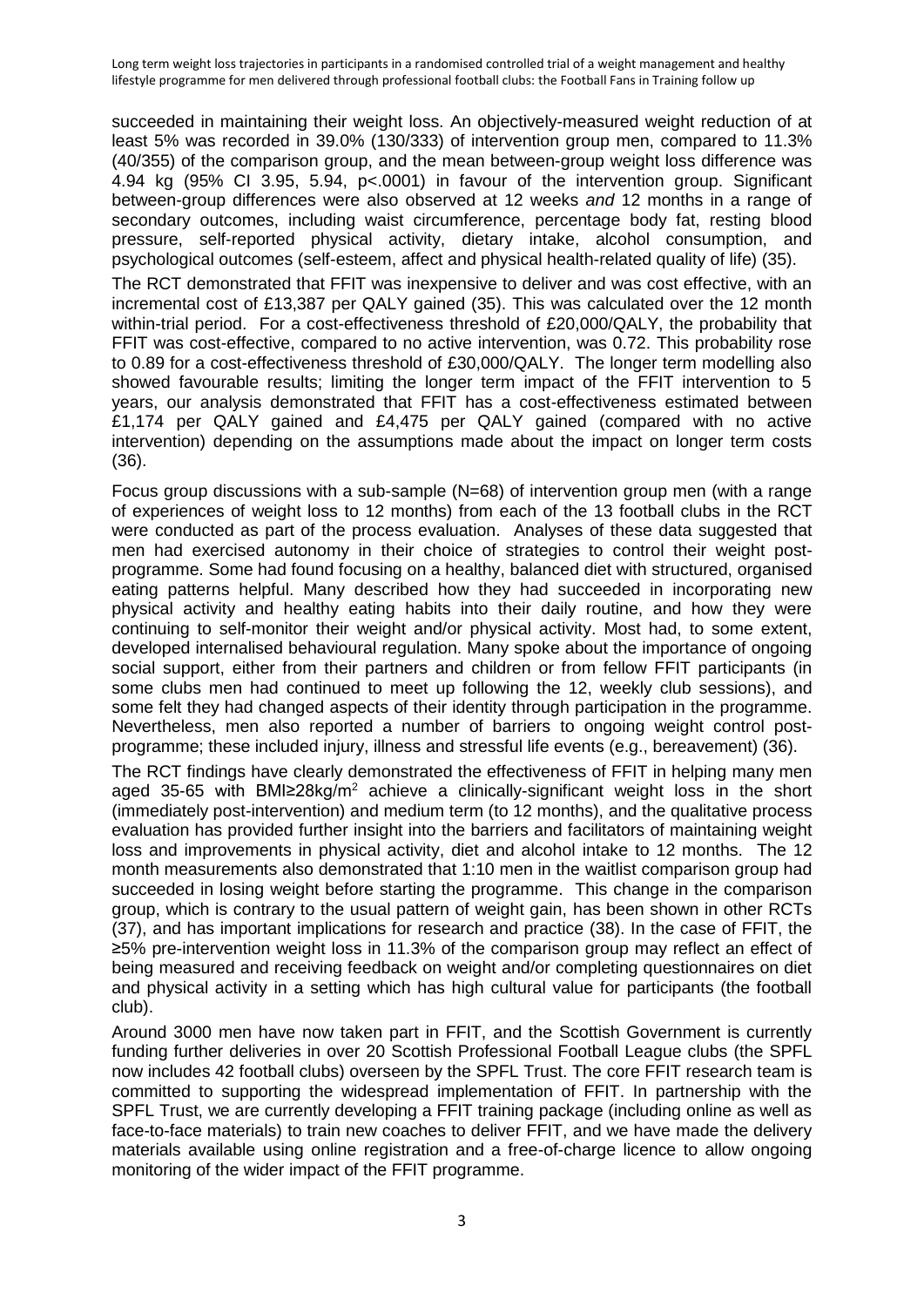However, the RCT leaves a number of crucial questions unanswered:

- (i) *to what extent* and *who* is successful in *achieving long term weight loss* following participation in FFIT, and to what extent are weight loss trajectories similar or different in the intervention and waitlist comparison groups?
- (ii) *to what extent* are *changes in health behaviours and psychological outcomes sustained* over the long term following participation in FFIT?
- (iii) *which factors* are associated with successful long term weight loss following participation in FFIT?
- (iv) *how* do men who achieve long term weight loss account for their success, and what obstacles or barriers explain why others are not successful?
- (v) what is the cost-effectiveness of FFIT over the medium and longer term?
- (vi) what are the *wider long term health outcomes* of men who participate in FFIT and what is the potential for very long-term cost-effectiveness?

**2.1. Risks and benefits:** The RCT demonstrated that the potential health benefit (through weight loss) of taking part in FFIT far outweighed the risk. Our health economic models suggested that participation in FFIT was associated with an average increase of 0.43 life years (95% CI 0.32, 0.56) and 0.38 QALYs (95% CI 0.25, 0.55) (36). During the RCT, eight serious adverse events (SAEs) were reported, five in the intervention group and three in the waitlist comparison group. Although becoming more physically active may increase opportunity for injury, only two of these SAEs were reported as, or appeared to be, related to participation in FFIT (an Achilles tendon rupture and aggravated gallstones) (35). However, despite instruction from the FFIT coaches on how to exercise safely (e.g., by warming up, cooling down and using the Rate of Perceived Exertion Scale (39)), some participants said in the 12 month focus groups that their efforts to maintain weight loss and remain more active had been hampered by minor injuries sustained post-programme (36). The proposed long term follow up presents an opportunity to collect further detailed information about injuries, joint problems and newly-diagnosed medical conditions that they perceive as being related to their involvement in FFIT, and major life events.

**2.2. Rationale for the current study:** The 12 month results from the FFIT RCT compare favourably with RCTs of other men-only weight management programmes. A review of interventions to reduce obesity in men identified two randomised controlled trials that: 1) targeted men; 2) combined dietary and physical activity advice with support for behavioural change; and 3) reported outcomes for intervention and comparison groups at 12 months (20). These trials, which were of internet-based programmes with some one-to-one support, recorded mean between-group weight loss differences of 2·2 kg (95% CI 1·25, 5·65) (40) and 0.6 kg (95% CI 0.14, 1.52) (41) in favour of the intervention groups at 12 months  $$ whereas FFIT achieved a mean between-group 12 month weight loss difference of 4·9 kg (95% CI 3·95, 5·94) (35).

To fully understand the potential public health benefit of FFIT, it is important to conduct longer term follow up of the promising RCT 12 month outcomes to understand: the extent to which long term weight loss and positive behavioural and psychological changes are achieved following participation in FFIT; whether participants in FFIT programmes delivered under 'non-research' conditions (as was the case for the comparison group) are as successful as participants in programmes delivered under 'research' conditions (as was the case for the intervention group where some deliveries were observed by the research team); who does best in achieving positive long term outcomes; the factors associated with successful/less successful long term weight control; and whether the programme remains cost-effective in the medium and long term. Such evidence remains extremely limited, particularly in men (13). In spring 2015, participants in the FFIT RCT will be 3.5 years (intervention group) and 2.5 years (comparison group) post-intervention. We intend to revisit both groups to assess and investigate explanations for any differences in weight loss trajectories between and within the RCT intervention and comparison groups. The project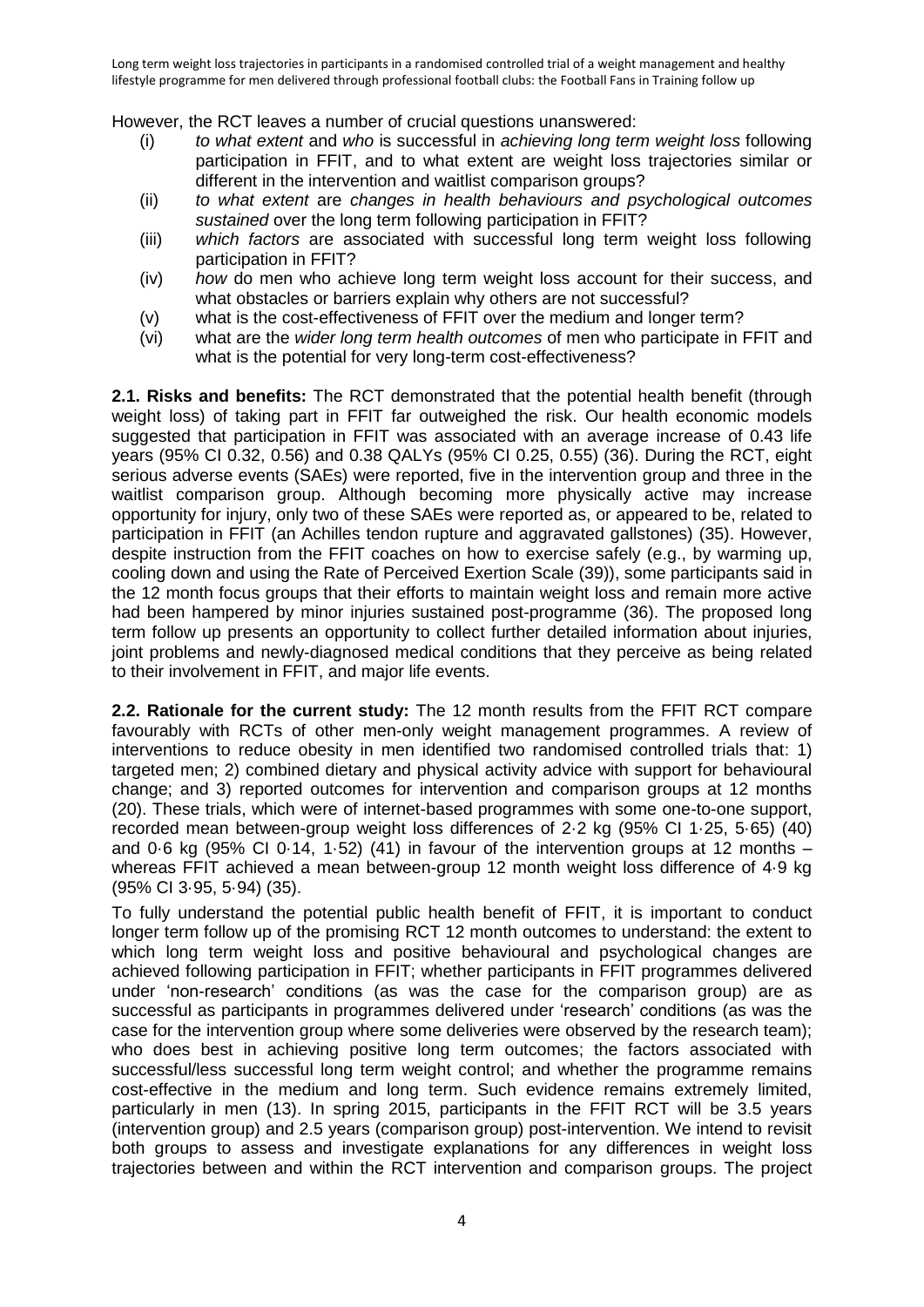also provides an opportunity to investigate the feasibility and potential utility of low cost, passive, long term follow up of men taking part in the FFIT RCT through routinely-collected NHS medical records, which could be extended to men taking part in future 'routine implementation' (non-research) deliveries of FFIT. If this feasibility work suggests that data linkage is acceptable to non-research FFIT participants, it could enable low-cost investigation of the wider long-term health outcomes and cost-effectiveness of FFIT in a much bigger cohort of men. Findings from the proposed research will inform the development of future interventions to support long term weight loss and health behaviour change delivered in professional sports club and other settings.

### **3. Research objectives:** Our main aims are:

- 1) To investigate long term weight loss trajectories from baseline to 3.5 years (i.e., 3.5 years after the intervention group commenced participation in FFIT and 2.5 years after the comparison group did so) in men who were aged 35-65 with BMI at least  $28\text{kg/m}^2$  at the start of the FFIT RCT.
- 2) To establish the cost-effectiveness of FFIT over the medium and longer term.
- 3) To investigate the feasibility and utility of establishing low cost, long-term, passive follow up of current and future participants in FFIT via routinely-collected NHS records.

There are six objectives that relate to: long term weight outcomes; long term changes in the FFIT RCT secondary outcomes; the predictors of long term weight loss; men's experiences of successful/unsuccessful long term weight control; cost-effectiveness; and future follow up via linkage to medical records:

### **Objective 1 Long term weight outcomes:** To investigate the extent to which:

- (i) participants in the *FFIT intervention group* achieve objectively-measured long term weight loss (3.5 years after baseline measurements and 3.5 years after commencing participation in FFIT);
- (ii) participants in the *FFIT comparison group* achieve objectively-measured long term weight loss (3.5 years after baseline measurements and 2.5 years after commencing participation in FFIT);
- (iii) weight loss trajectories and weight loss 3.5 years after baseline measurements differ between the intervention group and the comparison group.

**Objective 2 RCT Secondary outcomes:** To investigate the extent to which there are long term changes in the intervention and comparison groups in the RCT secondary outcomes, and how these differ between groups:

- (i) other objective physical measurements: BMI, waist circumference, percentage body fat and resting blood pressure;
- (ii) health behaviours: self-reported physical activity (PA), sitting time, diet and alcohol intake;
- (iii) psychological outcomes: self-esteem, positive and negative affect, and health-related quality of life (HRQoL).

# **Objective 3 Predictors of long term weight loss:** To investigate:

- (i) the baseline predictors (age, BMI, education, socioeconomic and marital status, and orientation to masculine norms) of successful long term weight loss in the two groups and how these may differ;
- (ii) how the following variables predict long term weight loss after controlling for the baseline predictors in both groups and how these may differ between the groups:
	- a) change (from RCT baseline, 12 weeks and 12 months) in health behaviours (self-reported PA, sitting time, diet and alcohol intake);
	- b) change (from RCT baseline,12 weeks and 12 months) in psychological status (self-esteem, positive and negative affect, and HRQoL);
	- c) perceived autonomy, competence, relatedness and satisfaction with physical activity and dietary behaviours, as assessed at 3.5 years;
	- d) the extent to which physical activity and healthy eating routines are established, ongoing use of behavioural change techniques, ongoing contact with other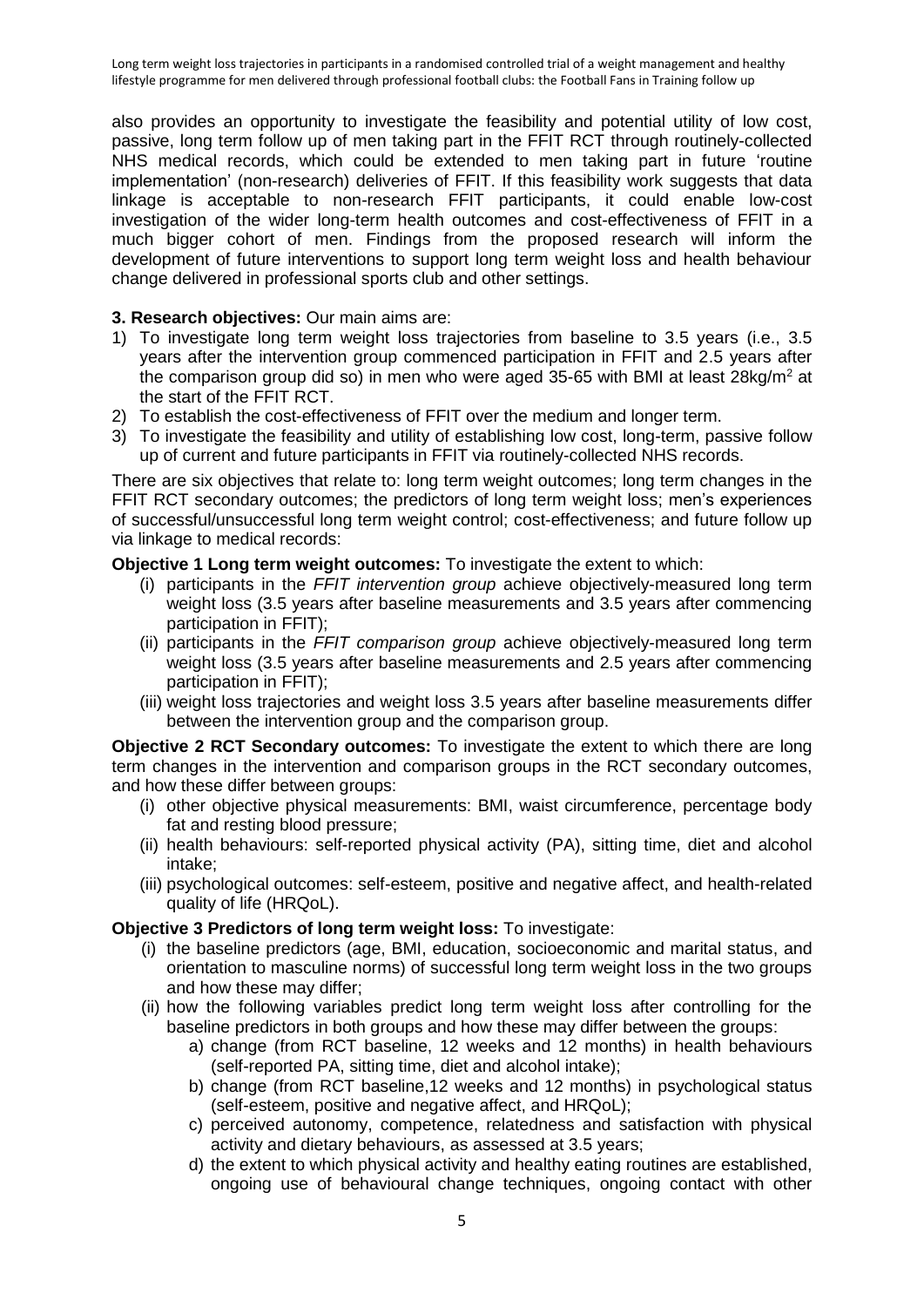FFIT participants, and major life events, as assessed by self-report at 3.5 years;

- e) end-of-intervention weight change (intervention group from objective RCT measurements; waitlist comparison group – self-reported) and pre-intervention weight change (comparison group only – from objective RCT measurements);
- f) self-reported injury and joint pain as assessed at 12 months and 3.5 years.

**Objective 4 Men's experiences:** To describe men's experiences (including their motivations, emotions and relations with others) of attempting to control their weight over the long term, their reasons for achieving/failing to achieve long term weight loss, and the strategies they have continued to use/stopped using.

**Objective 5 Cost-effectiveness:** to investigate medium and long term cost-effectiveness of FFIT by:

- a) establishing the extent to which weight loss and positive behavioural changes are sustained beyond the first 12 months, and the subsequent impact on the cost-effectiveness of FFIT at 3.5 years;
- b) updating the modelling of the longer term health outcomes and resource use of men who participate in FFIT, and assessing the potential for cost-effectiveness; c) exploring heterogeneity of the cost-effectiveness of FFIT.

**Objective 6 Long term follow up via medical records:** To explore the utility and feasibility of using linkage to routinely-collected NHS datasets to allow long term, low cost, passive follow up of FFIT participants through investigation of:

- (i) utility: long term health outcomes (through linkage data on hospitalisations, mortality, prescribing, cancers, diabetes and, where possible, blood test results) of RCT participants, and the extent to which these are associated with long term weight loss and behaviour change;
- (ii) feasibility: the extent to which men enrolling in routine implementation deliveries of FFIT (in spring and autumn 2015) are prepared to give permission for transfer of their baseline, post-programme and 9 month weight and BMI (as measured by coaches in participating clubs) to the research team, and to agree to linkage of these data to their NHS records.

**4. Research design:** A mixed methods, longitudinal, follow up study to investigate long-term weight loss trajectories in participants in a randomised controlled trial of a weight management and healthy lifestyle programme for men delivered through professional football clubs: Football Fans in Training. As both groups in the FFIT RCT (the comparison group as well as the intervention group) have now taken part in the intervention (the comparison group in autumn 2012; the intervention group in autumn 2011), the follow up is essentially designed as a cohort study.

To investigate our first research aim (weight loss trajectories), intervention group and comparison group participants will provide before-and-after measurements (baseline to 3.5 years) of the RCT primary and secondary outcomes using the same assessment protocols as in the RCT. The 3.5 year follow up assessments therefore take place 3.5 years after the intervention group started the FFIT programme in 2011, and 2.5 years after the comparison group started the FFIT programme in 2012. Additional measures of perceived autonomy, competence, relatedness, and satisfaction with, and the extent of establishment of routines of, physical activity and dietary behaviours, ongoing use of behaviour change techniques, ongoing contact with other FFIT participants, and self-reported major life events will be included at the 3.5 year measurements. Semi-structured qualitative telephone interviews will explore men's accounts of attempting to control their weight over the long term.

To investigate our second research aim (cost effectiveness), we will use the 3.5 year measurement and assessment data (described above) to revise estimates of the impact of FFIT at 3.5 years. We will also use these data and the additional NHS linked data from the FFIT RCT cohort (intervention and comparison groups) to model the longer term impact of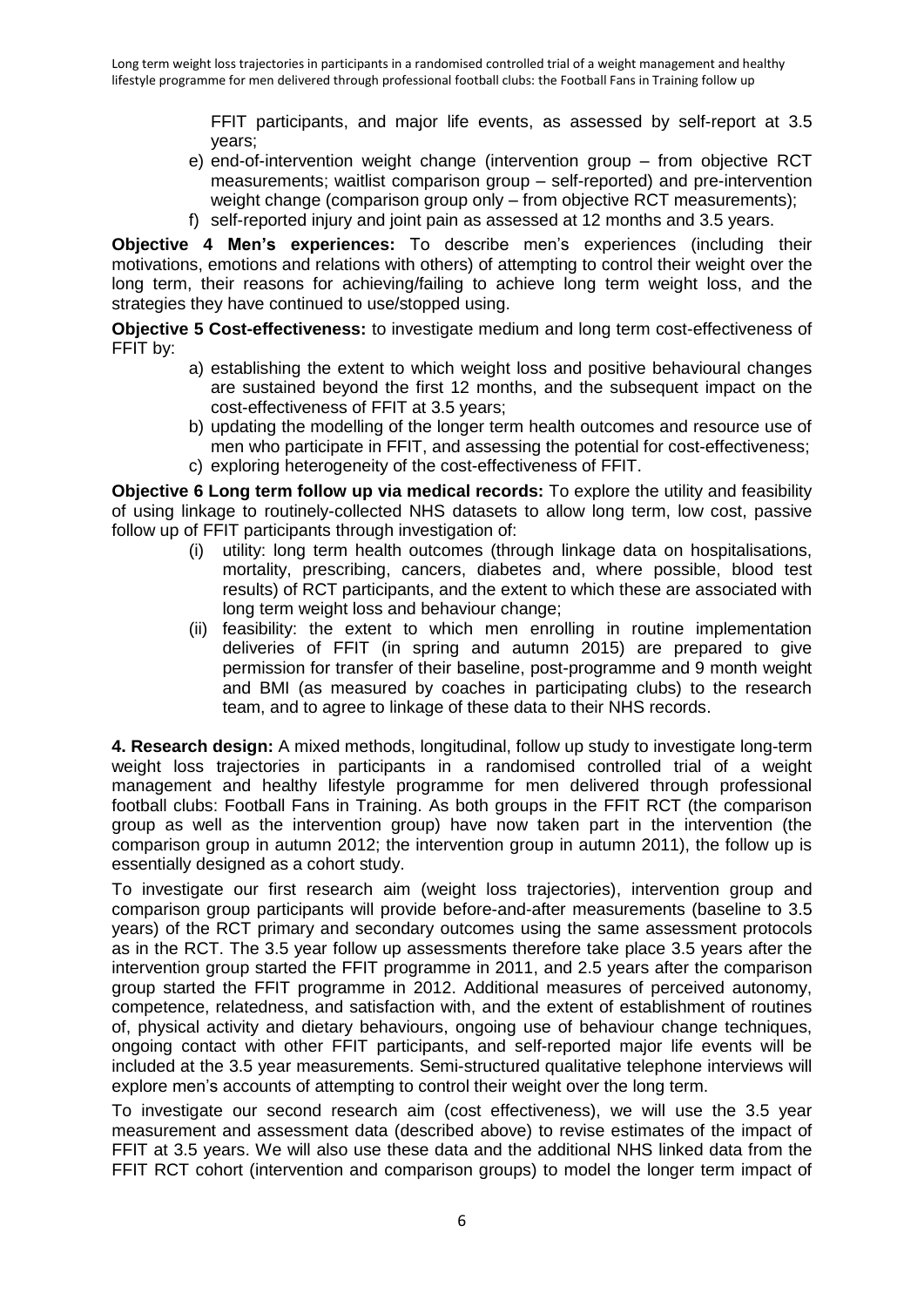FFIT, and to explore heterogeneity to identify sub groups for whom FFIT is or is not costeffective.

To investigate our third research aim (utility and feasibility of long term, low cost follow up through NHS records), we will: undertake record linkage to NHS data on hospitalisations, deaths, prescribing, cancers, diabetes and, if possible, blood test results for RCT participants who have already given their permission for data linkage; and visit clubs to seek written permission from participants in new deliveries of FFIT for transfer of key pre, postprogramme and 9 month measures to the research team, and for data linkage.

**5. Study population:** Men who were aged 35-65 with BMI ≥28kg/m<sup>2</sup> at the time of the FFIT RCT baseline measurements in August/September 2011, who were randomly assigned to either the FFIT intervention group (started FFIT within three weeks of baseline measures in August/September 2011) or the waitlist comparison group (started FFIT soon after the 12 months measurements in August/September 2012) and who consented to being contacted for follow up research at the RCT 12 month measurements. Over 89% of men who took part in the RCT baseline measurements have consented to being contacted for follow up (N=665/747); almost 87% have already consented to data linkage (N=648/747).

We will also approach men taking part in deliveries of FFIT in spring and autumn 2015 to investigate the feasibility of establishing low cost, long-term, passive follow up of future participants in FFIT via routine NHS records.

**6. Socioeconomic position and inequalities:** The FFIT RCT attracted men from across the socioeconomic spectrum: baseline measures showed that despite no attempts being made to specifically target low SES groups, 35% of RCT participants were from more deprived areas (quintiles 1 and 2 of the Scottish Index of Multiple Deprivation<sup>2</sup>) (35). This reflects the traditional 'working class' appeal of football (42) and the fact that many SPFL clubs are located within, and have strong links to, disadvantaged communities. Compared with men of the same age in the general population, around ten times more FFIT participants were classed as being at 'extremely high' risk of ill health on the basis of their BMI and waist circumference; and less than 4% had attended a commercial or NHS weight management programme or clinic in the previous 3 months (33).

FFIT therefore demonstrated good potential to reduce health inequalities, and there were no differences in 12 month weight loss outcomes across the SIMD quintiles. This follow up study aims to assess the longer term impact of FFIT on weight and other objective physical measures (BMI, waist circumference, percentage body fat, resting blood pressure), health behaviours (self-reported physical activity, sitting time, diet and alcohol intake) and psychological outcomes (self-esteem, positive and negative affect, HRQoL). It will also examine whether long term weight loss following participation in FFIT is associated with socioeconomic status.

**7. Planned interventions:** The proposed research is a longitudinal follow up of participants in the FFIT RCT. We do not plan to conduct any further interventions as part of this study. A detailed description of the intervention is available elsewhere (34).

**8. Retention strategies:** The personalised approach to recruitment and retention during the FFIT RCT resulted in excellent retention: over 88% (330/374) of the intervention group and almost 93% (347/374) of the comparison group took part in the 12 week measures; 89% (333/374) of the intervention group and almost 95% (355/374) of the comparison group took part in the 12 month measures. We therefore have a 'study-loyal' population, of whom 316 men in the intervention group and 349 men in the comparison group have consented to further follow up.

**<sup>.</sup>** <sup>2</sup> http://www.scotland.gov.uk/Topics/Statistics/SIMD/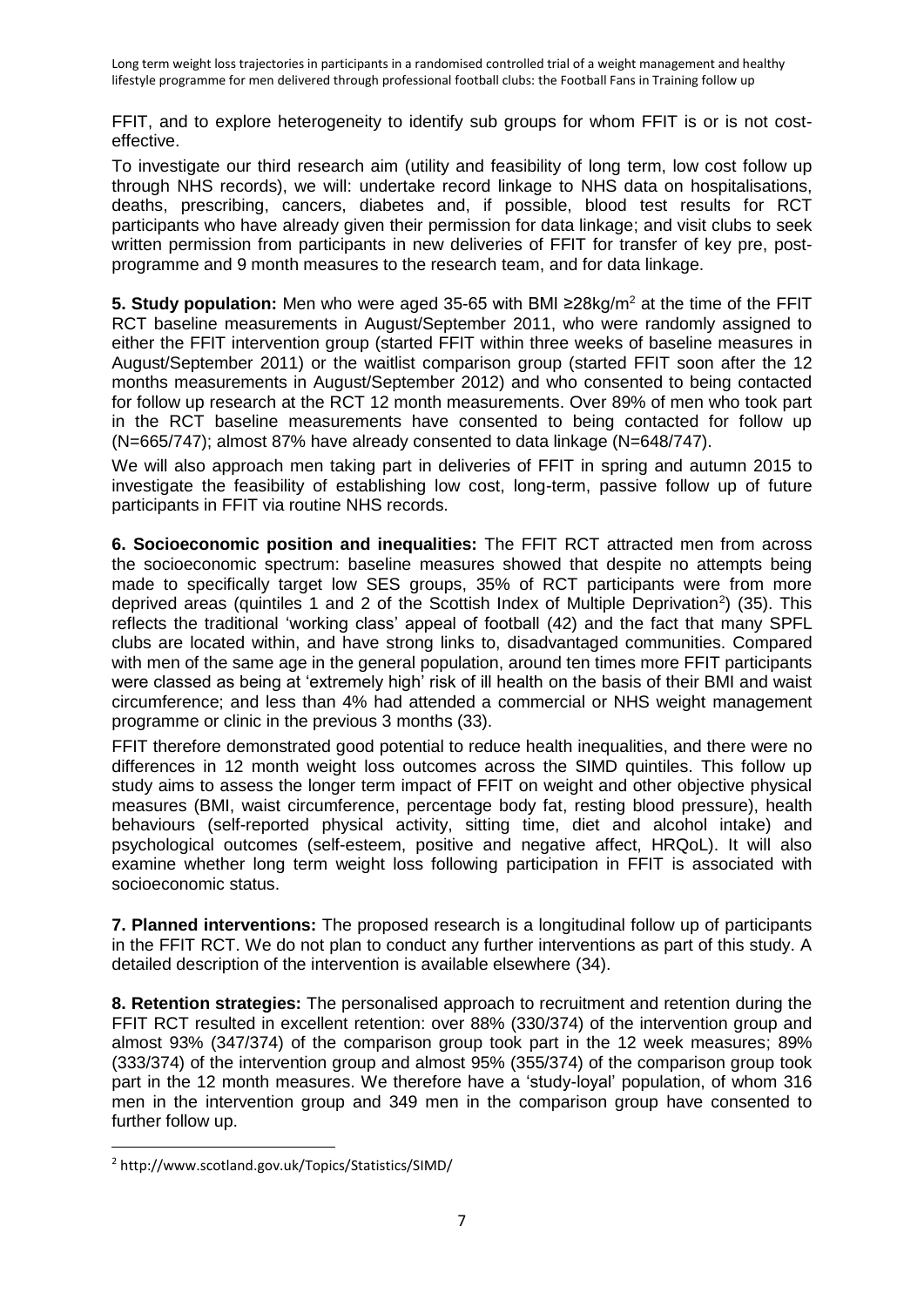We intend to maximise attendance at long term follow up measures by adopting the RCT retention protocols:

- i. Measurement sessions will be held at club stadia, with club FFIT community coaching staff present to incentivise men to attend;
- ii. At least two measurement sessions will be held at each club (n=13) to maximise men's opportunity to attend;
- iii. One month before the club measurement sessions, men will receive a personalised letter and information sheet about the follow up study;
- iv. Three weeks before the club measurement sessions, men will be contacted individually by telephone to make an appointment, and appointments confirmed by email/post (according to men's preferences);
- v. Appointment reminder texts will be sent up to 48 hours in advance of the club sessions;
- vi. Men who fail to attend their appointment will be phoned during the club measurement session to rearrange their appointment:
- vii. Men unable to attend club measurements will be offered a fieldworker visit at their home (or another convenient location, if they prefer);
- viii. All men will be offered club shop vouchers (£20) and any travel expenses for taking part in the follow up measurements.

A sub-sample of men purposively selected to take part in qualitative telephone interviews (see rationale for the purposive sampling strategy below) about their experiences of long term weight control will be offered an additional £20 voucher in recognition of their time.

**9. Proposed outcome measures:** The main outcome measures are the same as those assessed at baseline, 12 weeks and 12 months during the FFIT RCT. They were set with reference to National Obesity Observatory guidance for the evaluation of weight management interventions (43).

**Primary outcome:** Objectively-measured *weight change* from baseline measures to 3.5 years expressed as a mean and as a percentage.

### **Secondary outcomes:**

- i. Change from baseline to 3.5 years in objectively-measured *BMI*, *waist circumference*, *percentage body fat* and resting *blood pressure*;
- ii. *Physical activity:* change from baseline to 3.5 years in self-reported frequency and duration of walking, moderate and vigorous activity, and duration of sitting time over the last 7 days measured using the International Physical Activity Questionnaire (44);
- iii. *Diet:* change from baseline to 3.5 years in self-reported frequency of intake of key contributors to weight gain [(45) e.g., fast foods, chocolate bars, chips, pies, sugary drinks] and breakfast using questions adapted from the Dietary Instrument for Nutrition Education (46) and changes in portion size (47);
- iv. *Alcohol intake:* change from baseline to 3.5 years in self-reported consumption over the last 7 days (48);
- v. *Psychological outcomes:* a) change from baseline to 3.5 years in positive and negative affect as measured by the Positive and Negative Affect Schedule (49); b) self-esteem as measured by the Rosenberg Self Esteem Scale (50); c) health-related quality of life (HRQoL) as measured by the SF-12 (51).

**Baseline predictors:** Baseline age, BMI, education, socioeconomic and marital status, and orientation to masculine norms from the RCT.

**Other predictors:** Change from baseline in health behaviours (self-reported physical activity, sitting time, diet and alcohol intake) and psychological outcomes (self-esteem, positive and negative affect, HRQoL) outcomes. In addition:

a) Self-determination theory constructs (11): Reported self-regulation of physical activity and dietary behaviours (52); Perceived autonomy in physical activity and dietary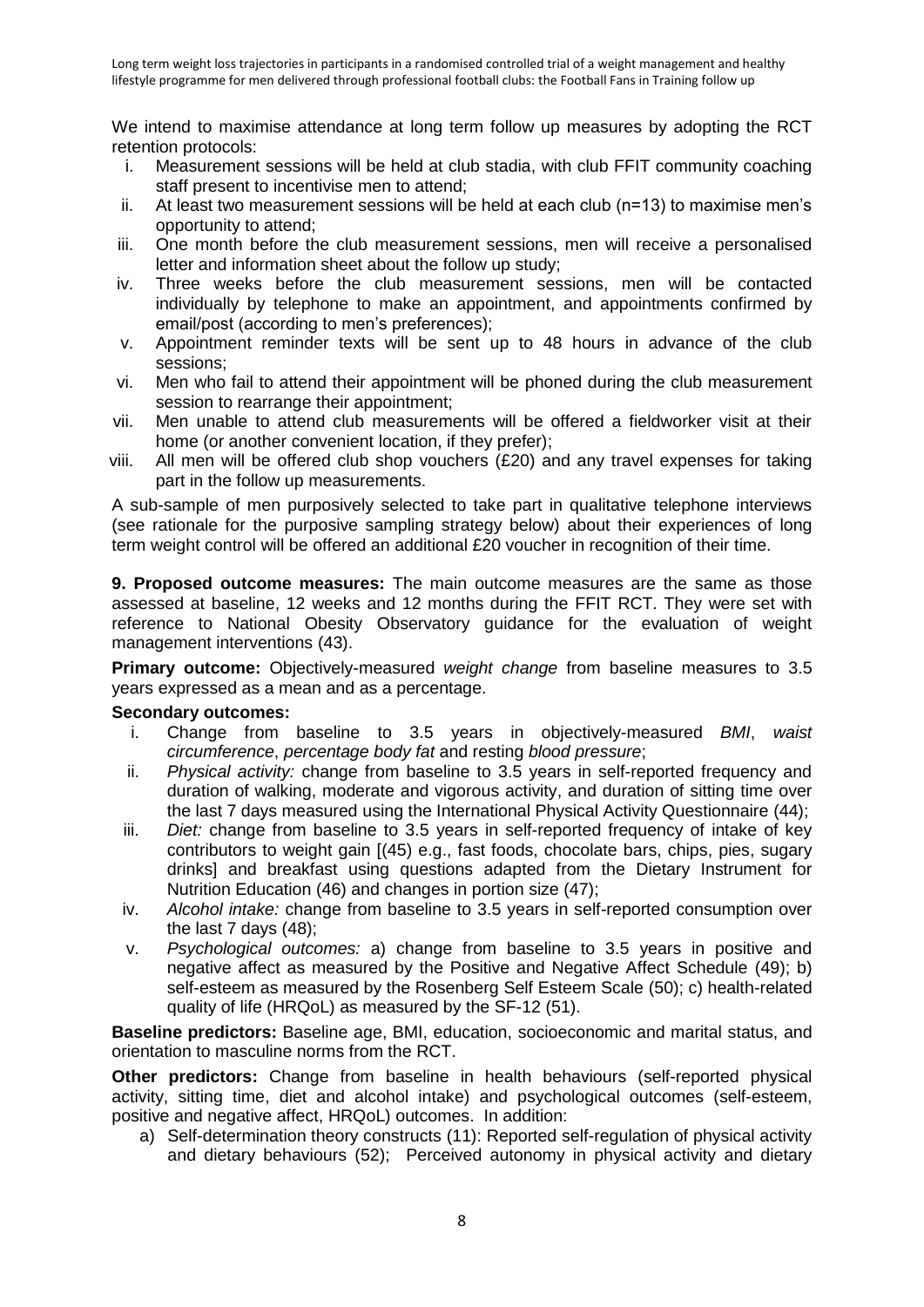behaviours (53); Perceived competence in physical activity and dietary behaviours (54); Perceived relatedness (55), all as reported at 3.5 years;

- b) Perceived satisfaction with current physical activity and dietary behaviours (56), as reported at 3.5 years;
- c) Self-reported use of behavioural techniques likely to be associated with long-term weight loss including on-going self-monitoring of weight/physical activity, and the extent of establishment of dietary and physical activity daily routines, as reported at 3.5 years;
- d) Self-reported frequency of contact with other FFIT participants, coaches and clubbased and other health promotion/weight management initiatives since the end of the 12 week active phase of FFIT, as reported at 3.5 years;
- e) Self-reported major life events (e.g., bereavement, family illness, separation, divorce, redundancy) since the end of the 12 week active phase of FFIT, as reported at 3.5 years;
- f) End-of-intervention weight change (for the intervention group from objective RCT baseline and 12 week measurements; for the comparison group – self-reported at 3.5 years) or pre-intervention weight change (for the comparison group – from objective RCT baseline and 12 month measurements);
- g) Self-reported injury and joint pain, as reported at 12 months and at 3.5 years.

**Qualitative outcomes:** Past experience with participants in non-RCT deliveries of FFIT (34, 57) and in an adapted version of FFIT being piloted in a Rugby Union club setting (RuFIT) (58, 59) show that telephone interviews are a cost-effective way of collecting high quality qualitative data from men with whom we have already established rapport during stadia measurement sessions. In the proposed study, experiences of succeeding/not succeeding in achieving long term weight loss will be investigated through individual in-depth telephone interviews with men (n~55) sampled purposively from both intervention and waitlist comparison groups to include:

- a) **Group 1 - 'long term maintainers':** ~*15 men in the intervention group* who achieved ≥5% weight loss at 12 months *and* at 3.5 years. This group is of interest because they have succeeded in maintaining weight loss long term;
- b) **Group 2 - 'long term regainers':** ~*15 men in the intervention group* who achieved ≥5% weight loss at 12 months but did not maintain this to 3.5 years. This group is of interest because despite initial success, they did not succeed in maintaining weight loss long term;
- c) **Group 3 - 'delayed responders':** *men in the intervention group* who did not achieve ≥5% weight loss at 12 months but went on to achieve ≥5% weight loss at 3.5 years. We do not expect there to be many men in this group, but will aim to interview them all, as these 'deviant' cases will add an important perspective;
- d) **Group 4 - 'long-term achievers':** *~15 men in the comparison group* who achieved ≥5% weight loss at 3.5 years. This group is of interest because they provide the experience of succeeding in controlling their weight for 2.5 years post-FFIT.

We will use a semi-structured topic quide with these groups to explore:

- a. The practices and techniques (e.g., incorporation of new physical activity and dietary behaviours into daily routine, self-monitoring, structured meal times) that men have continued to use in attempting to control their weight long term and those they adopted but have since stopped using;
- b. Men's experiences of: motivation (including the extent to which regulation of physical activity and dietary behaviours are internalised, part of a transformed everyday life); the role of emotions in changes made or not; the extent to which men's relations with others have supported their changed behaviours; and/or the extent to which men's relations with others have changed as a result of their new behaviours/practices;
- c. The extent to which (if at all) men view their identities differently in relation to performances of masculinity and health-related practices around diet, physical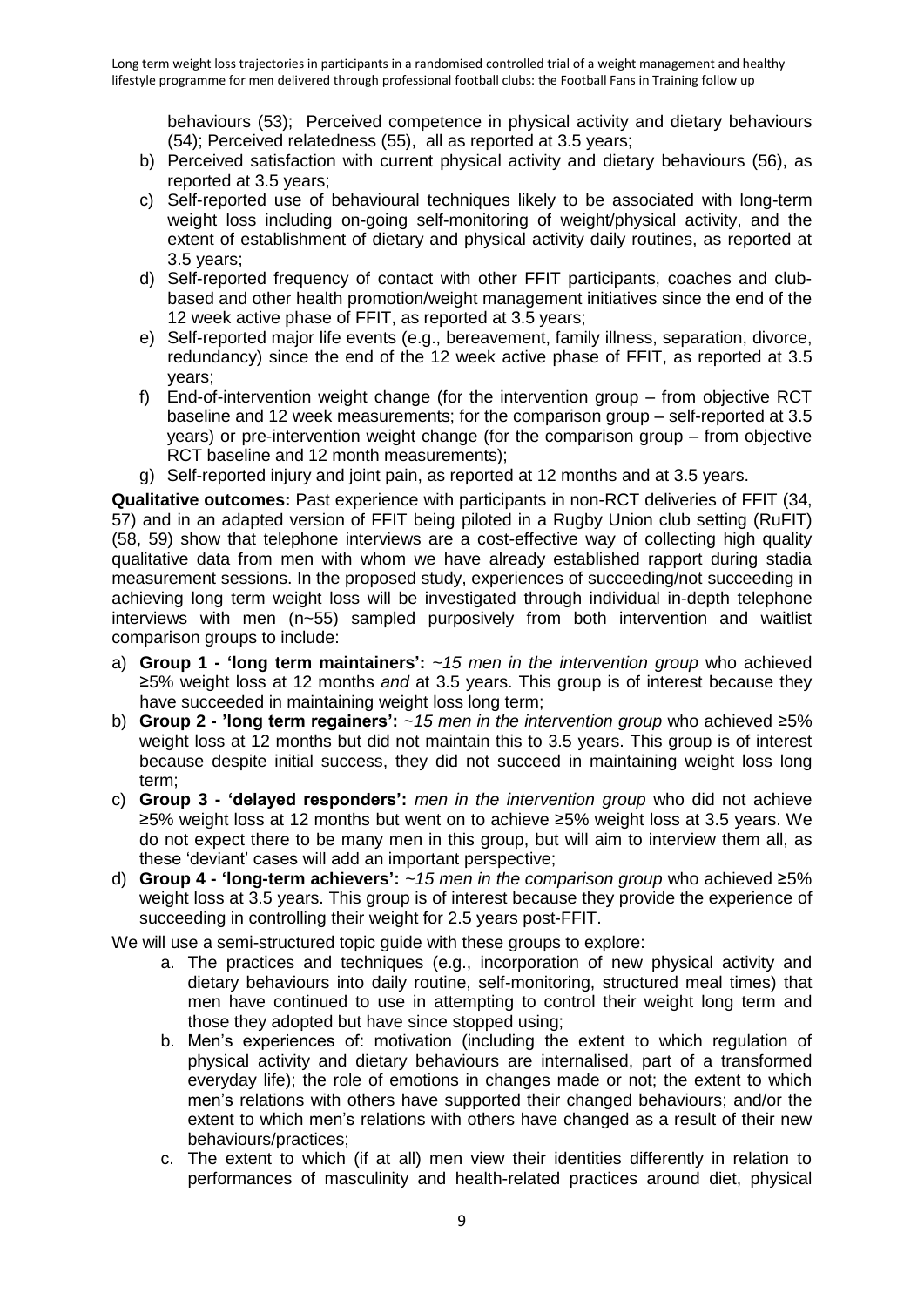activity and other behaviours (e.g., health care utilisation, sleep) following participation in FFIT.

We will also interview *~10 men in the waitlist comparison group* who achieved ≥5% weight loss before taking part in FFIT (**Group 5 - 'pre-FFIT achievers'**), to investigate their motivation and approach to losing weight prior to taking part in FFIT, what they learned or adapted as a result of taking part in FFIT, their experience of FFIT as men who had achieved recent weight loss, as well as their experiences of long term weight control (as above).

**Wider health outcomes:** through linkage to routinely-collected NHS data on hospitalisations (SMR01 and SMR04 records), deaths and recorded cause of death (GRO records), cancers (SMR06), diabetes (SCI-DC) and prescribing (PIS) from 2009 onwards; and, where possible, blood test results (SCI-Store, due to become available in 2014).

### **Cost-effectiveness:**

a) Resource use: resources employed in providing the intervention (from the FFIT RCT), and NHS linked data and self-reported over-the-counter medication and health care consultations (both as described above);

b) Quality of life: SF-12 (as described above).

**10. Assessment and follow up:** This protocol relates to follow up of men 3.5 years after the FFIT RCT baseline measurements (i.e., 3.5 years after participation in the FFIT programme for the intervention group, and 2.5 years after participation in FFIT for the comparison group). As both groups have undergone the same intervention, they will essentially be treated as a single cohort for physical measurement, questionnaire administration and data linkage. Subsequent analysis will explore whether there are any between-group differences.

### **10.1. Assessment of efficacy/effectiveness:**

**Assessment of effectiveness:** Teams of fieldworkers will visit each club (N=13) on at least 2 occasions (to maximise the likelihood that men will be able to attend) to conduct outcome measurements. Physical measures and questionnaire administration will be conducted by teams of 6-12 fieldworkers, with a team leader to oversee and quality assure procedures (the size of the team will depend on the number of men with appointments at each session). All field staff will receive 1.5 days training to standard measurement protocols. Team leaders will receive an additional day's training in leadership and quality assurance. The training, adherence to fieldwork protocols and quality assurance procedures will minimise detection bias, and research standard weighing scales, tape measures, sphygmanometers and bioimpedance meters will ensure the high quality of captured data. Other outcome measures will be gathered via a self-completion booklet. Fieldworkers will record all physical measures in the booklet.

Men who are not able to attend the club measurement sessions will be offered a home visit at a time that is suitable to them. Home visits will be conducted by an experienced member of the fieldwork team. To minimize risk during home visits, all fieldworkers will use the Communicare Loneworker System<sup>3</sup>. As in the main RCT, all men will receive club shop vouchers (£20) to thank them for their ongoing commitment to the study. In addition, we will 'future-proof' the study by informing the men that we may want to follow them up again, and gaining their consent to do so.

**Assessment of health status:** Full contact details of all FFIT participants who have consented to their RCT information being linked to routinely-collected medical records (N=648) will be submitted to the Electronic Data Research and Innovation Service (eDRIS<sup>4</sup>). The community health index number (CHI) for all participants will be used to link to data on hospitalisations and death certificates from 2009 onwards. We will also request information

 $\overline{a}$ 

<sup>3</sup> http://www.argylltelecom.com/lg/services/communicare/communicare.html

<sup>4</sup> http://www.isdscotland.org/Products-and-Services/EDRIS/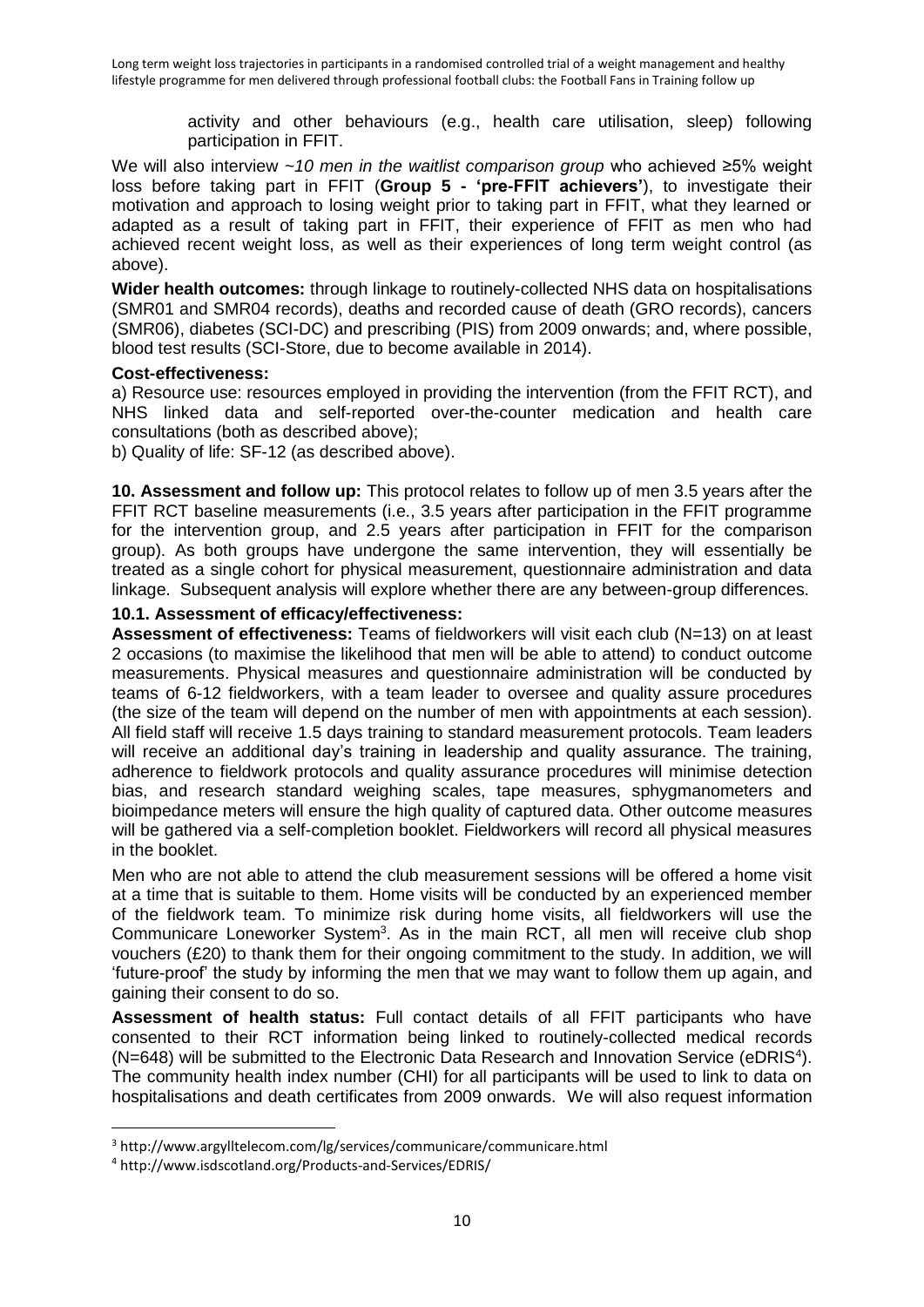to be extracted from community prescribing, cancer registry and national diabetes datasets, and (if available) blood test result datasets.

The data extracted by eDRIS will be combined with the RCT data within a secure network before being anonymised prior to analysis using standard procedures which remove all possible identifiers to protect individual privacy and confidentiality. Reasons for hospitalisation and cause of death will be interpreted using the International Classification of Disease codes (V10) for the main reason for admission, and for the primary and underlying cause of death. All prescriptions will be examined and classed by British National Formulary category (e.g., 2.5.1 Vasodilator antihypertensive drugs), with the total number of different drugs and categories calculated. We will also report on incidence of cancer and diabetes and (if available) blood test results.

**Assessment of men's experiences of long term weight loss:** Men attending the measurement sessions will be asked if they would also be willing to take part in an individual telephone interview about their experiences of attempting to control their weight over the long term. As soon as the club visits are completed at each club, the entry of data on objectively-measured weight will be prioritised to allow purposive sampling of men for the telephone interviews as described in 'Qualitative outcomes' above.

All telephone interviews will be tape-recorded, transcribed verbatim, anonymised and checked against the original recordings prior to analysis. A semi-structured format will be used to guide men to provide a narrative account of their experiences of attempting to control their weight long term. Interviewees will be asked whether (and, if so, why), the strategies they have used (e.g., self-monitoring of weight and/or physical activity, and the use of health and fitness technologies to do so; regular eating patterns; flexible vs. rigid approach to dietary control) have changed over time, and about the challenges, barriers (e.g., injury, illness) and facilitators (e.g., social support from family members) they have encountered. The interviews will explore the extent to which behaviours have become internalised and/or part of daily routine, the extent to which men continue to use the behaviour change techniques learnt in the early days of the programme, and the emotional aspects of changes they made or did not make in relation to long term weight management. We will also explore whether there are any ways in which men see themselves differently having taken part in FFIT. For example, one man who took part in the RCT 12 month focus groups described how his self-perception had changed:

**P3:** *I used to, when I was out in the car look at people runnin' out in the street thinkin', "God, they're really keen, they're – look at that idiot!" But that's now me [points thumb at self]. So it's... I dunno, it's just a perception, I couldn't have done it before.* **[Club03\_12moFGD]**

Finally, men in the comparison group who had lost ≥5% weight by the time of the 12 month RCT measurements will also be asked about their experiences before and during participation in the FFIT programme in autumn 2012.

**Assessment of the feasibility of long term passive follow up of future FFIT participants:** We will visit at least 20 clubs delivering FFIT at the start of the spring and autumn 2015 programmes to ascertain how many men are willing to provide written permission to having their baseline, post-programme and 9 month weight, date of birth and contact details transferred to the research team, and for this to be linked to their NHS records for long-term monitoring of health outcomes.

**10.2. Assessment of harms:** All men taking part in the 3.5 year measurements will be asked to provide detailed information about any injuries, joint problems and other adverse events they have experienced since the 12 month RCT measures (when they were asked to recall the same information for the previous 12 months) that they perceive as being related to their involvement in FFIT. This will provide a complete record of men's self-reported injuries, joint pain and other potential adverse events since the start of their participation in the RCT.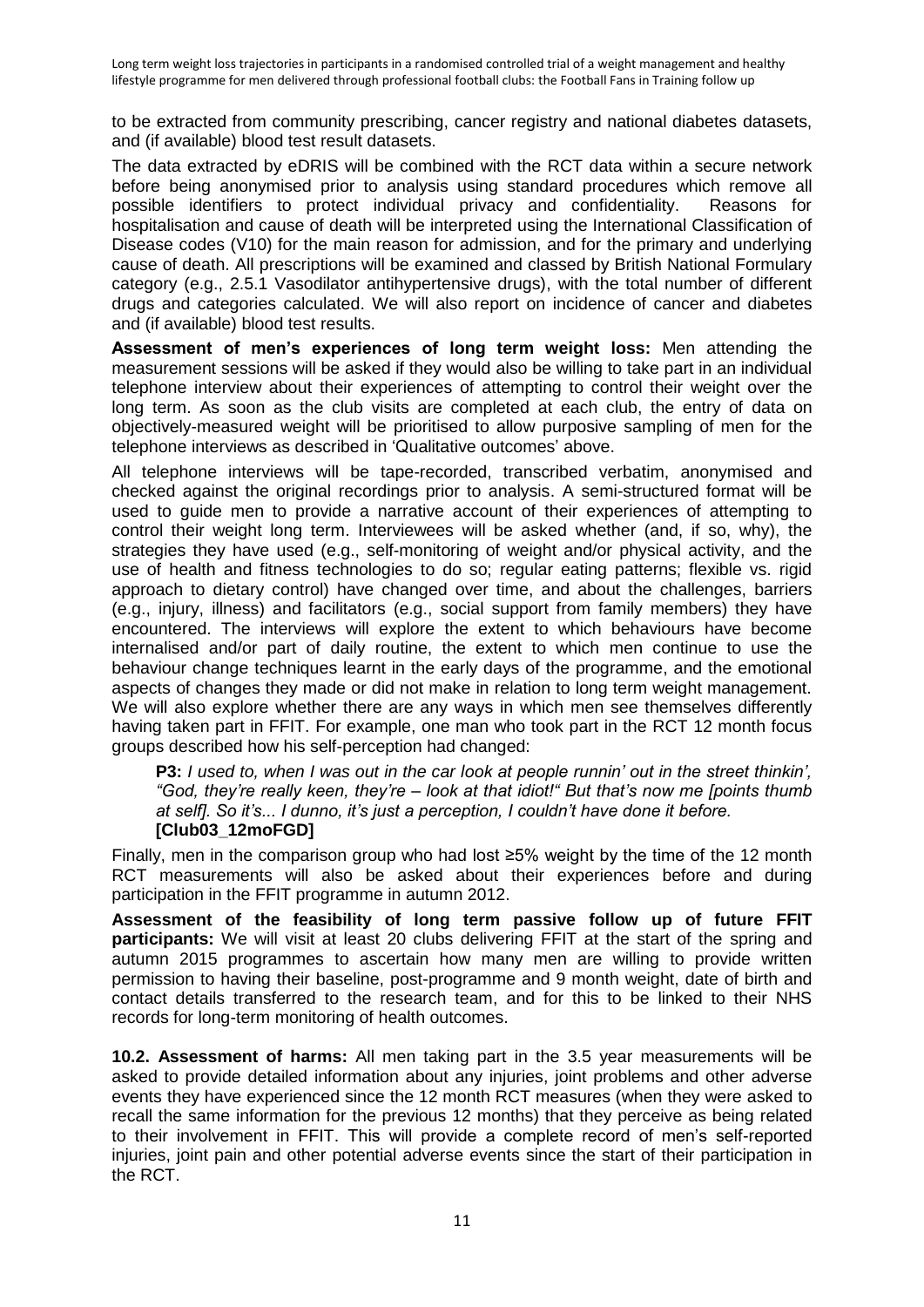**10.3 Future work:** If the results of the current study suggest that longer term follow up is warranted (i.e., if RCT participants have succeeded in achieving long term weight loss, if linkage to health service records in these men shows good utility, and if men in new deliveries of FFIT are happy to give permission for linkage of minimal pre- and post-FFIT measures to health service records), we plan to refine the FFIT programme delivery protocol to include a request for permission for data transfer and data linkage, and to submit a proposal for funding for future long term follow up. We will also consent the RCT participants to be contacted for future active follow up and will administer a short survey during the current measurement sessions about the acceptability of online questionnaire administration (to reduce future fieldwork and data entry costs).

Because the comparison group in the FFIT RCT undertook the intervention immediately after the 12 month measurements, an unavoidable consequence of the original trial design is that we no longer have a comparator group who have not had the opportunity to do FFIT for long-term follow up (i.e., the proposed project is essentially a cohort study). However, the development of data linkage capabilities in Scotland over the next few years to include more complete general practice information, which could include BMI measurements, could present other novel and low cost opportunities for assessing and modelling long-term outcomes (e.g., creating a synthetic comparator cohort by identifying BMI-, age- and practice-matched controls, or another suitable synthetic comparator group, e.g., from the Scottish Health Survey).

**11. Proposed sample size:** 665 men (intervention group N=316; comparison group N=349) who have consented to follow up will be invited to attend outcome measurements at 13 club stadia. Assuming an attrition rate of 20% (we have conservatively assumed a worse attrition rate than that observed during the RCT due to the length of time from the last contact with the research team), we will have outcome measures for 532 men (intervention group N=253; comparison group N=279). The standard deviation for the percentage change in weight loss during the study was approximately 10% in the intervention group. Assuming that this will be higher in the longer term (e.g., 15%) but similar in both groups, we will have 80% power to detect a change in weight of 2.65% in the intervention group, 2.52% in the comparison group and 1.83% overall.

Linkage to routine NHS data will allow us to explore the utility of using data linkage for long term, low cost, passive follow up of FFIT participants. Given the current cohort of 648 RCT participants who have provided prior consent to data linkage, we will be able to estimate a 5% population incidence of a particular health outcome (e.g., hospital admission, death, cancer) with a 95% CI of  $+/-$  1.7%, and a 10% population incidence with a 95% CI of  $+/-$ 2.3%.

In addition, for a health outcome (e.g., cancer diagnosis) that occurs in 5% of the sample (32 men), there will be 80% power (at a 5% significance level) to detect a hazard ratio (HR) of 2.66 between two equally-sized subgroups (e.g., men who achieved 5% weight loss at 3.5 years, and those that did not), or for a continuous predictor of the health outcome (e.g., weight loss at 3.5 years), there will be 80% power to detect a HR of 1.63 per standard deviation increase in the predictor. For a health outcome (e.g., hospital admission) with a 10% incidence (65 events), there will be 80% power to detect HRs of 2.00 for a binary predictor, and 1.41 for a continuous predictor (60).

# **12. Analysis:**

# **Quantitative analyses:**

All participants with available data will be included in the analysis.

To investigate the primary and RCT secondary outcomes (Objectives 1 and 2), each group (intervention, comparison) will be analysed separately. Mixed effects linear regression models will be used in the analyses of continuous outcomes (e.g., change from baseline outcomes), with adjustments for baseline value as a fixed effect where appropriate and club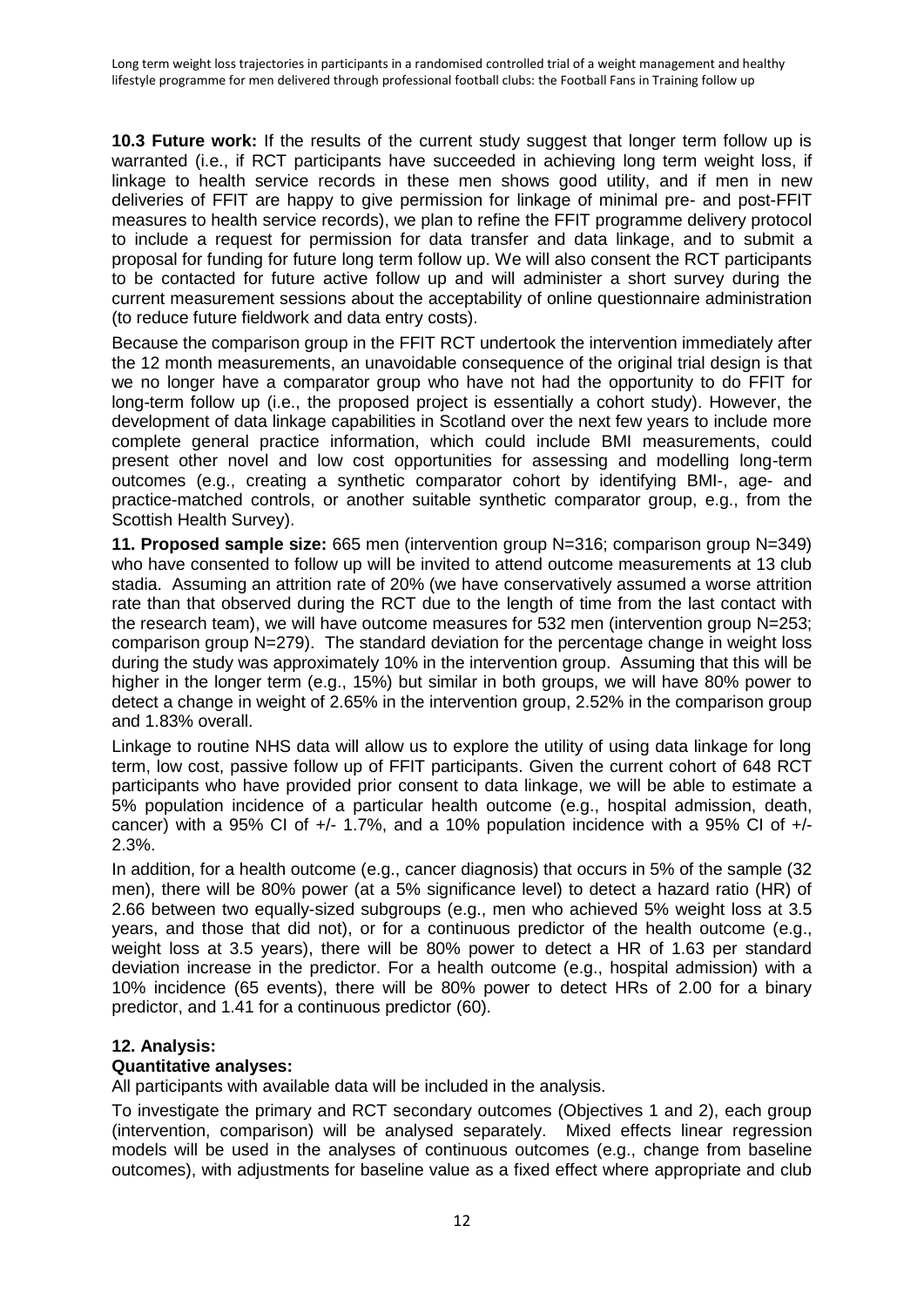as a random effect. The mean value (change from baseline), 95% confidence interval and p-value will be estimated from these models. Repeated measures models will also be considered.

Differences in weight loss trajectories between the intervention and waitlist comparison groups will be investigated by considering both groups together and including a fixed effect term for group. The group effect, 95% confidence interval and p-value will be estimated from this model.

For each group, the predictors of change in weight (Objective 3) will be investigated by extending the linear regression models described above to include each predictor separately to assess their impact individually. All predictors will then be added to the model and a backwards selection method applied to identify the independent predictors of change in weight. To determine whether there are significantly different predictors for each group, the combined data will be considered together and interactions between the predictors and group investigated.

We will, where possible, implement additional analyses, including comparison of the backward selection data-driven model with a theoretically-driven model which includes the following hypothesised predictors of long-term weight loss: end-of-intervention weight change; sustained behaviour change (physical activity and diet); continued use of selfmonitoring; major life events, injury and joint pain; social support; the extent to which behaviour has become routinized; satisfaction with behaviour change; self-regulation, perceived autonomy, competence and relatedness. We will also examine whether there are plausible interactions between factors (e.g., socioeconomic status and social support) to identify the presence of any multiplicative effects in relation to long term weight loss to ensure that the final model represents the best evidence from both statistical and theoretical analyses.

Health outcomes (Objective 6) (e.g., number of hospital admissions, deaths, cancer incidence) will be summarised by group (intervention, comparison) and individually as frequencies and percentages. Relationships between health outcomes (e.g., number and type of admissions) and intervention outcomes (e.g., change in weight, change in health behaviours) will be investigated using mixed effects linear regression models. We will also investigate the relationship between intermediate health outcomes and change in weight (i.e., how specific health events (e.g., stroke, myocardial infarction) impact on weight loss over the follow up period).

A number of sensitivity analyses will be carried out. Non-response bias will be investigated by assessing the characteristics of those participants who have agreed to follow up and took part in the 3.5 year measurements (responders) and those who did not (non-responders). The sensitivity of the overall results to a variety of assumptions about the outcomes of the non-responders will be assessed by imputing missing outcome data under various assumptions (e.g., return to baseline, last value carried forward). Missing data for the predictors of outcome will also be imputed using multiple imputation methods, and the analyses described above repeated for the imputed data.

**Qualitative analyses:** Interview transcripts will be analysed using thematic frameworks (61) to explore our research questions and any emerging themes. Several members of the research team will read anonymised transcripts to support the development of a robust analytical framework and to ensure analytical rigour. The analysis will draw on psychological and sociological theories in constructing a detailed description of men's accounts of the practices and techniques they use/have stopped using to control their weight (and why), of their motivation(s) for controlling their weight and the locus of regulation of their health behaviours, of their emotional response to achievements and setbacks, and of the role and responses of others to their attempts to exercise ongoing control of their weight post-FFIT. Our analysis will also investigate the extent to which men describe their behaviours in the context of performances of masculinised identities and how they account for succeeding/not succeeding in controlling their weight long term.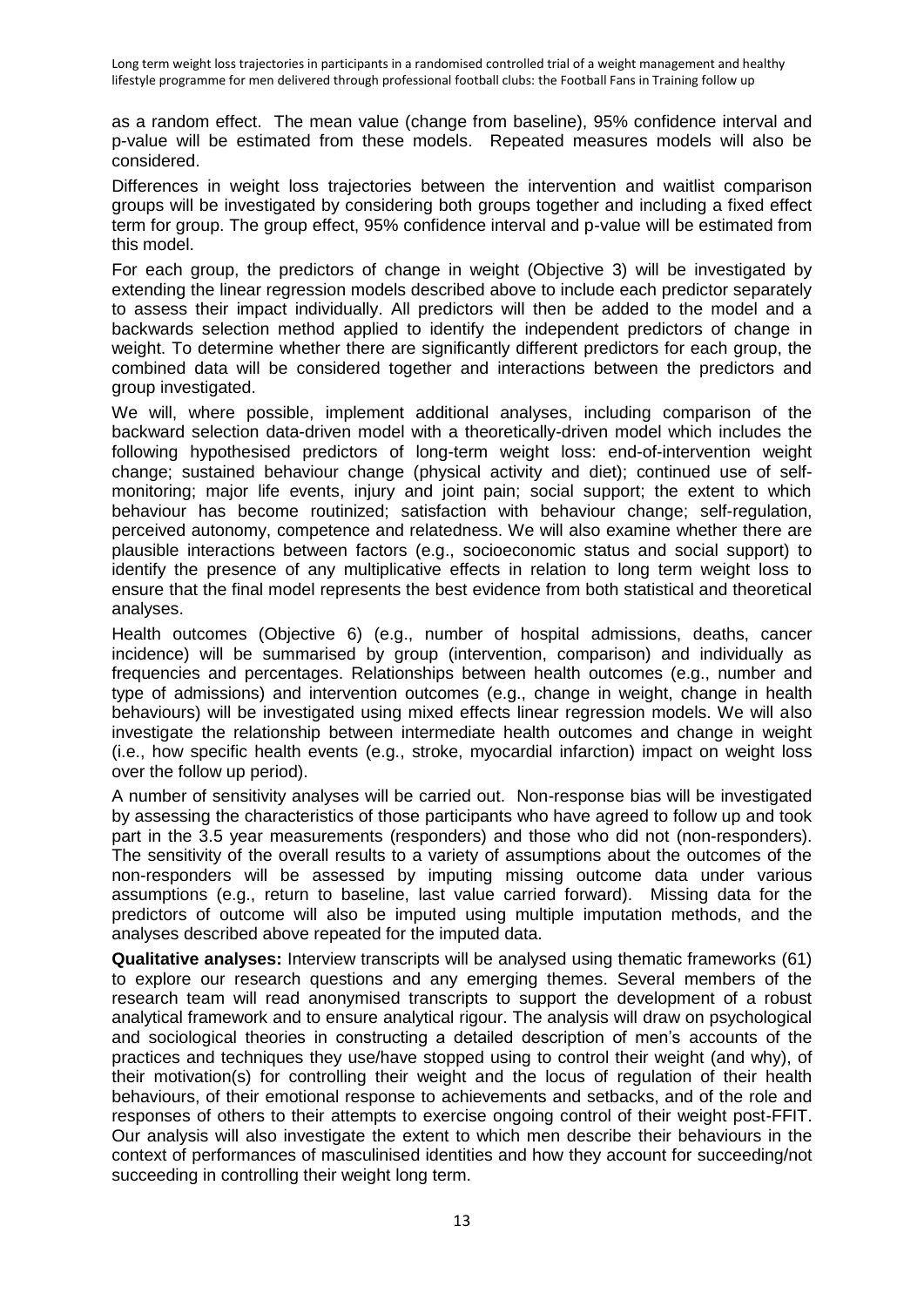Responses will be compared between the groups outlined above ('long-term maintainers', 'long term regainers', 'delayed responders', 'long term achievers' and 'pre-FFIT achievers'). The organisation and analysis of qualitative data will be supported by the use of NVivo (v10) software.

**Cost effectiveness analysis:** The cost-effectiveness of the intervention will be estimated at two time points: medium term (3.5 years) based on the costs and outcomes measured in the follow up study; and longer term cost-effectiveness using health economics models. Both analyses will utilise the NHS and Personal Social Service perspective favoured by NICE (62). Outcome measures for the medium term analysis will be (a) number of men achieving a 5% weight reduction at 3.5 years; (b) a measure of QALYs determined from SF-12 scores using the algorithm described by Brazier and Roberts (62). Resource use will focus on the resources employed in providing the intervention (from the FFIT RCT), and self-reported medication use (prescribed and over-the-counter) and health care consultations (collected during the 3.5-year follow up). NHS linked data (e.g., on hospitalisations) will also be incorporated into the model. Unit costs will be obtained from appropriate sources (e.g., BNF, NHS reference costs, PSSRU costs of health and social care). Data obtained from the original comparison group at the RCT 12 month time point (and hospitalisation data from this period) will be extrapolated and used as a control group. We will also consider a general population cohort comparator using suitable data to inform BMI projections. We will consider the usefulness of updating the original within-trial analysis using data linkage. The uncertainty surrounding estimates of cost and effects will be investigated through 'bootstrapping', with the resulting distributions of mean costs and effects presented graphically on the cost-effectiveness plane and using cost-effectiveness acceptability curves (63).

The follow up data will also be used to update the long term CVD risk factor model from the FFIT RCT (36), with the 12 month data on risk factors being replaced by 3.5 year data on risk factors. Data on long term maintenance of behaviour change from the follow up study will also be used to inform the rate of relapse back to the original risk factors that is incorporated in the modelling. In order to estimate the uncertainty in the model estimates, we propose a probabilistic sensitivity analysis using Monte Carlo simulation techniques, allowing for uncertainty in the estimation of all of the parameters within the model.

In addition, we will use the data collected on BMI/weight changes at 3.5 years in modelling the longer term outcomes as part of the economic analysis. We will also have self-reported data on physical activity and diet at 3.5 years which could potentially be included in a model as independent risk factors. This would facilitate a cross-validation exercise with the original long term CVD risk factor model. The aim will be to build on existing work that has already been done in modelling BMI (and physical activity and diet) as a risk factor, as well as the impact of weight gain on medical service use and quality of life. Again, parameter uncertainty in the decision model will be handled using probabilistic methods supplemented by standard sensitivity analysis to explore structural uncertainties in the model. Finally, we will also model heterogeneity using regression-based techniques to identify sub-groups for whom FFIT is or is not cost-effective, using for example, the baseline predictors of age and BMI.

**13. Ethical arrangements:** Men who took part in the FFIT RCT will only be approached to take part in this 3.5 year follow up study if they gave consent to follow up at the 12 month RCT measurements. All will receive an initial letter of invitation to the 3.5 year follow up measurements with an information sheet which clearly states their right to withdraw their ongoing consent at this stage. This will be followed up by individual telephone calls to provide men with an opportunity to have any questions about the new research answered. Informed consent will be taken by a trained fieldworker prior to the follow up measurements. Based on our previous contacts with the men, we anticipate that all will be able to give informed consent. We are aware that some men may need additional assistance with questionnaire completion, and we will ensure that additional fieldworkers are available for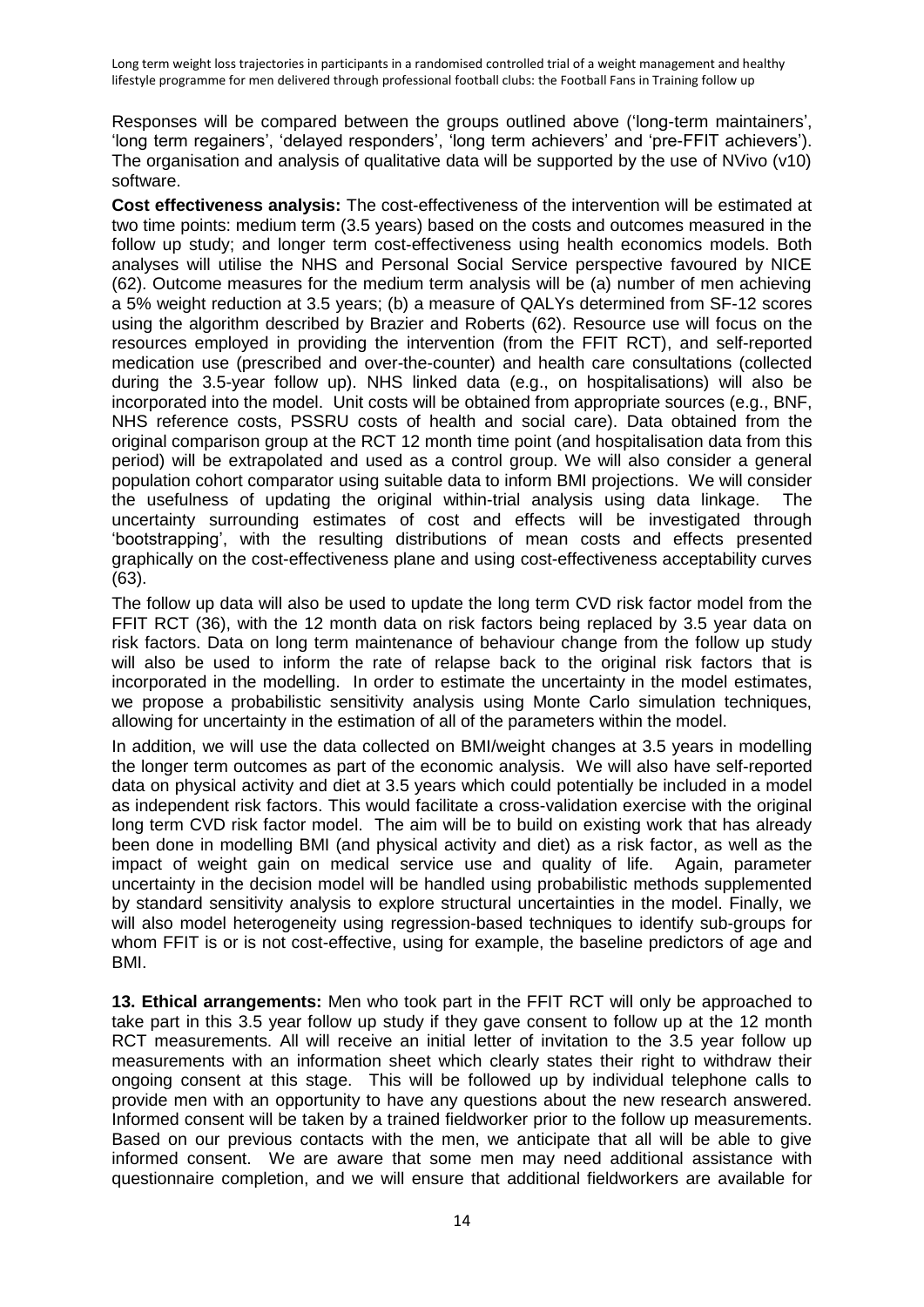one-to-one support where needed. Men will also be asked to give opt-in consent to the additional individual telephone interviews in the current study, and to future follow up.

At the RCT 12 month measurements, men were also asked to consent to linkage to their NHS records. Data linkage will be carried out for men who gave their permission at that time.

Ethical approval for the follow up measurements, qualitative interviews and for asking men taking part in future deliveries of FFIT for permission for data transfer and data linkage has been obtained from the College of Social Sciences Ethics Committee at the University of Glasgow (CSS/400140075), which complies with the Economic and Social Research Council's research ethics framework. Following advice from the NHS West of Scotland Research Ethics Service, we will submit a separate application to the West of Scotland NHS REC for linkage to NHS records for the FFIT RCT cohort.

**14. Research Governance:** The project will be sponsored by the University of Glasgow.

**Study Steering Committee:** The SSC will meet at least twice during the project and will operate in an advisory capacity to the CI. Minutes of SSC meetings will be available to those connected to the trial.

**Data Monitoring and Ethics Committee:** This is project is a 3.5 year follow up of participants in an RCT of a weight management and healthy lifestyle intervention, with measurements only conducted on one occasion. Therefore we do not propose to have a DMEC.

**Project Management Group:** The PMG consists of all applicants and will oversee the operational running and progress of the trial. The PMG will meet at least quarterly, convened by the CI. It will delegate day-to-day running to sub-groups responsible for: quantitative data collection, quantitative analysis, qualitative data collection and analysis, data linkage, and cost-effectiveness.

**Data management and monitoring information:** Quantitative data will be managed by the Robertson Centre for Biostatistics (RCB), which is part of the Glasgow Clinical Trials Unit. RCB has an ISO 9001/2008 quality management system, ISO 27001 certification for information security and TickIT certification for software development. RCB has its own secure computer network ensuring that data are handled in a secure environment. Computer systems for data capture comply with regulatory requirements for Computer Systems Validation. Studies are conducted in compliance with RCB standard operating procedures, which in turn comply with national and international regulatory and legal requirements.

| <b>Date</b>  | <b>Milestones</b>                                                                                                   |
|--------------|---------------------------------------------------------------------------------------------------------------------|
| Pre Jan 15   | Local Glasgow University ethics obtained                                                                            |
| $1st$ Jan 15 | <b>Project starts</b>                                                                                               |
| Jan-Mar 15   | Visits to participating clubs in spring 2015 deliveries of FFIT to ask for data<br>transfer and linkage permissions |
| Feb 15       | Fieldworkers recruited and trained; NHS REC ethics for data linkage<br>obtained                                     |
| Feb-Apr 15   | Participants contacted and appointments for follow up measurements<br>made                                          |
| Mar-May 15   | Measures in 13 clubs (at least 2 visits per club) completed                                                         |
| Mar-Jul 15   | Home visits completed                                                                                               |
| May-Oct 15   | Telephone interviews and interview transcript quality assurance completed                                           |
| Sept 15      | Data linkage completed                                                                                              |
| Sept-Nov 15  | Visits to participating clubs in autumn 2015 deliveries of FFIT to ask for<br>data transfer and linkage permissions |
| May-Sept 15  | Data entered, cleaned and database closed                                                                           |

# **15. Project timetable and milestones:**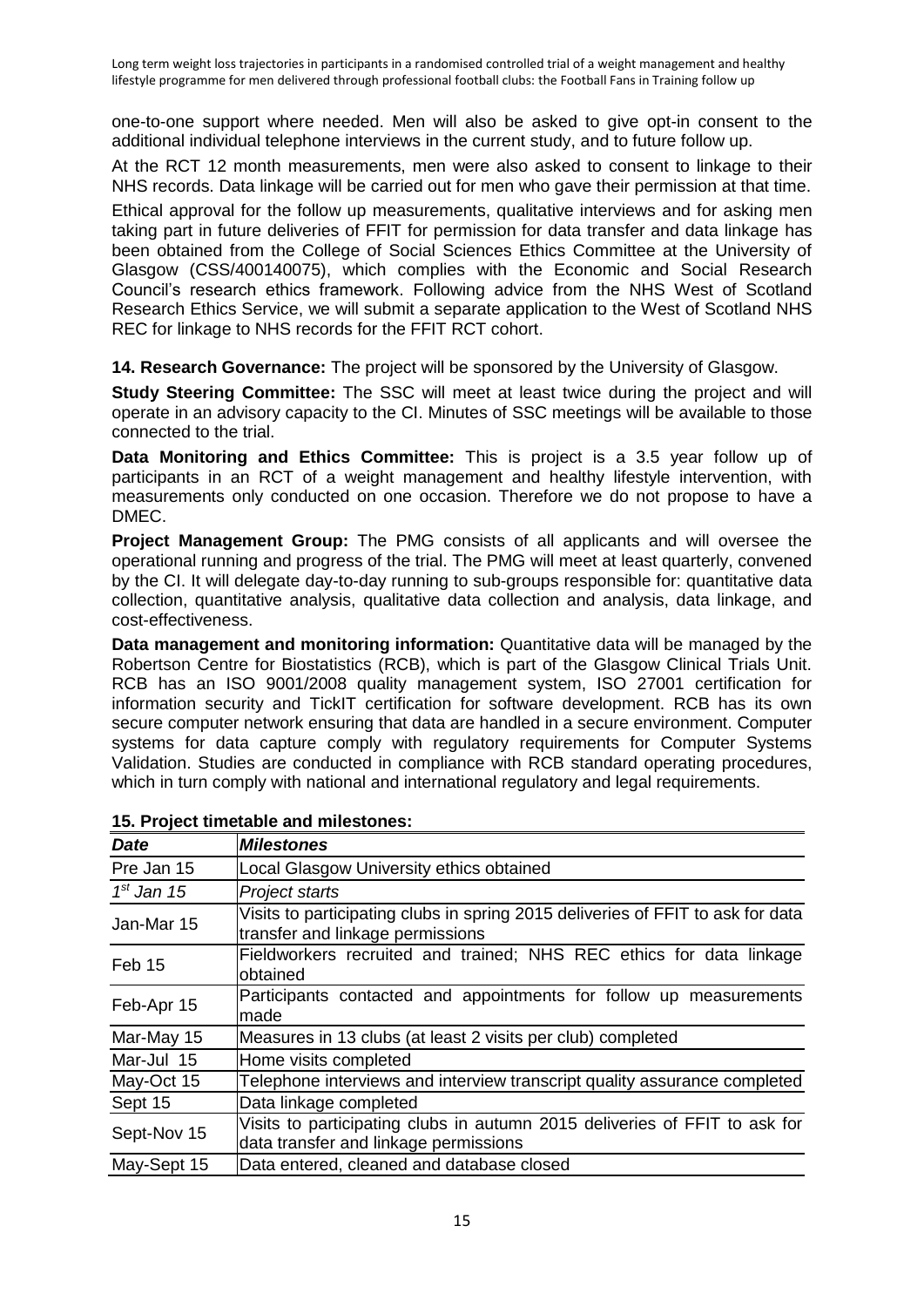| <b>Nov 15</b> | Quantitative analyses completed                                       |
|---------------|-----------------------------------------------------------------------|
| Dec 15        | Qualitative analyses completed; cost-effectiveness analyses completed |
| $29h$ Feb 16  | Project ends; outcomes paper submitted for publication                |
| Mid-Mar 16    | <b>Project report submitted to NIHR PHR</b>                           |

#### **16. References:**

**1.** Finucane MM, Stevens GA, Cowan MJ, et al. The Lancet.2012;377(9765):557-67. **2.** Wang YC, McPherson K, Marsh T, et al. The Lancet. 2011;378(9793):815-25. **3.** Excellence National Institute for Clinical Excellence. NICE. http://guidance. nice.org.uk/CG43/guidance. **4.** Michie S, Abraham C, Whittington C, et al. Health Psychology. 2009;28(6):690-701. **5.** Greaves CJ, Sheppard KE, Abraham C, et al. BMC Public Health. 2011;11:doi:10.1186/471- 2458-11-119. **6.** Dombrowski SU, Sniehotta FF, Avenell A, et al. Health Psychology Review. 2012;6(1):7-32. **7.** Wu T, Gao X, Chen M, et al. Obesity Reviews. 2009;10(3):313-23. **8.** Jeffery RW, Drewnowski A, Epstein LH, et al. Health Psychology. 2000;19(1):5-16. **9.** Elfhag K, Rossner S. Obesity Reviews. 2005;6(1):67-85. **10.** Rothman A, Sheeran P, Wood W. Annals of Behavioral Medicine. 2009;38(1):4-17. **11.** Ryan RM, Deci EL. The American Psychologist. 2000;55(1):68-78. **12.** Teixeira PJ, Silva MN, Mata J, Palmeira AL, Markland D. International Journal of Behavioural Nutrition and Physical Activity. 2012;9:22. **13.** Young MD, Morgan PJ, Plotnikoff RC, et al. Obesity Reviews. 2012;13(5):393-408. **14.** Lovejoy J, Sainsbury A. Obesity Reviews. 2009;10(2):154-67. **15.** Logue J, Walker JJ, Colhoun HM, et al.Diabetologia. 2011;54(12):3003-6. **16.** Scottish Government. Scottish Health Survey 2011. 2012. **17.** Stubbs RJ, Pallister C, Whybrow S, et al. Obesity Facts. 2011;4(2):113-20. **18.** Jebb SA, Ahern AL, Olson AD, et al. The Lancet. 2011;378(9801):1485-92. **19.** Ross HM, Laws R, Reckless J,et al. British Journal of General Practice. 2008;58(553):548-54. **20.** Robertson C, Archibald D, Avenell A, et al. NIHR HTA Programme Report, In Press. **21.** Kiefer I, Rathmanner T, Kunze M. Journal of Men's Health and Gender. 2005;2(2):194-201. **22.** Gough B. Social Science & Medicine. 2007;64(2):326-37. **23.** Gough B, Conner MT. Social Science & Medicine. 2006;62(2):387-95. **24.** Bye C, Avery A, Lavin J. Journal of Human Nutrition and Dietetics. 2005;18(5):391-4. **25.** Pringle A. Journal of Psychiatric and Mental Health Nursing. 2009;16(6):553-7. **26.** Duffin C. Nursing Standard. 2006;20(36):22-3. **27.** Snow T. Nursing Standard. 2004;19(3):9. **28.** Witty K, White A. Community Practitioner. 2011;84(4):29-32. **29.** Brady A, Perry C, Murdoch D, et al. European Heart Journal. 2010;31(24):2966-8. **30.** Zwolinsky S, McKenna J, Pringle A, et al. Health Education Research. 2013;28(3):405-13. **31.** Wyke S, Hunt K, Gray CM, et al. 2011: http://www.phr. nihr.ac.uk/funded\_projects/09\_3010\_06.asp. **32.** Gray CM, Hunt K, Mutrie N, et al. BMC Public Health. 2013;doi:10.1186/1471-2458-13-232. **33.** Hunt K, Gray C, Maclean A, et al. BMC Public Health. 2014;14(1):50. **34.** Hunt K, McCann C, Gray CM, et al. Health Psychology. 2013;32(1):57-65. **35.** Hunt K, Wyke S, Gray CM, et al. The Lancet. 2014;383(9924):1211-21. **36.** Wyke S, Hunt K, Gray CM, et al. NIHR PHR Programme Report, In print 2014. **37.** Anderson AS, Craigie AM, Caswell S, et al. BMJ. 2014-03-07 12:00:34;348. **38.** Waters L, George AS, Chey T, et al. BMC Medical Research Methodology. 2012;12:120. **39.** Borg GA. Medicine & Science in Sports Exercise. 1982;14(5):377-81. **40.** Morgan PJ, Lubans DR, Collins CE, et al. Obesity. 2011;19(1):142- 51. **41.** Patrick K, Calfas KJ, Norman GJ, et al. Annals of Behavioral Medicine. 2011;42(3):391-401. **42.** Mason T. Association Football and English Society, 1863-1915. New Jersey: Humanities Press; 1980. **43.** National Obesity Observatory. 2009. **44.** Craig CL, Marshall AL, Sjostrom M, et al. Medicine and Science in Sports and Exercise. 2003;35(8):1381-95. **45.** World Cancer Research Fund. Washington, D.C.: 2007. **46.** Roe L, Strong C, Whiteside C, et al. Family Practice. 1994;11(4):375-81. **47.** Ministry of Agriculture. Food, Portion Sizes. 2nd ed. London: HMSO; 1993. **48.** Emslie C, Lewars H, Batty GD, et al. Public Health. 2009;123(1):12-4. **49.** Thompson ER. Journal of Cross-Cultural Psychology. 2007;38(2):227-42. **50.** Rosenberg M. Society and the Adolescent Self-Image. Princeton, NJ: Princeton University Press; 1965. **51.** Gandek B, Ware JE, Aaronson NK, et al. Journal of Clinical Epidemiology. 1998;51(11):1171-8. **52.** Levesque CS, Williams GC, Elliot D, et al.